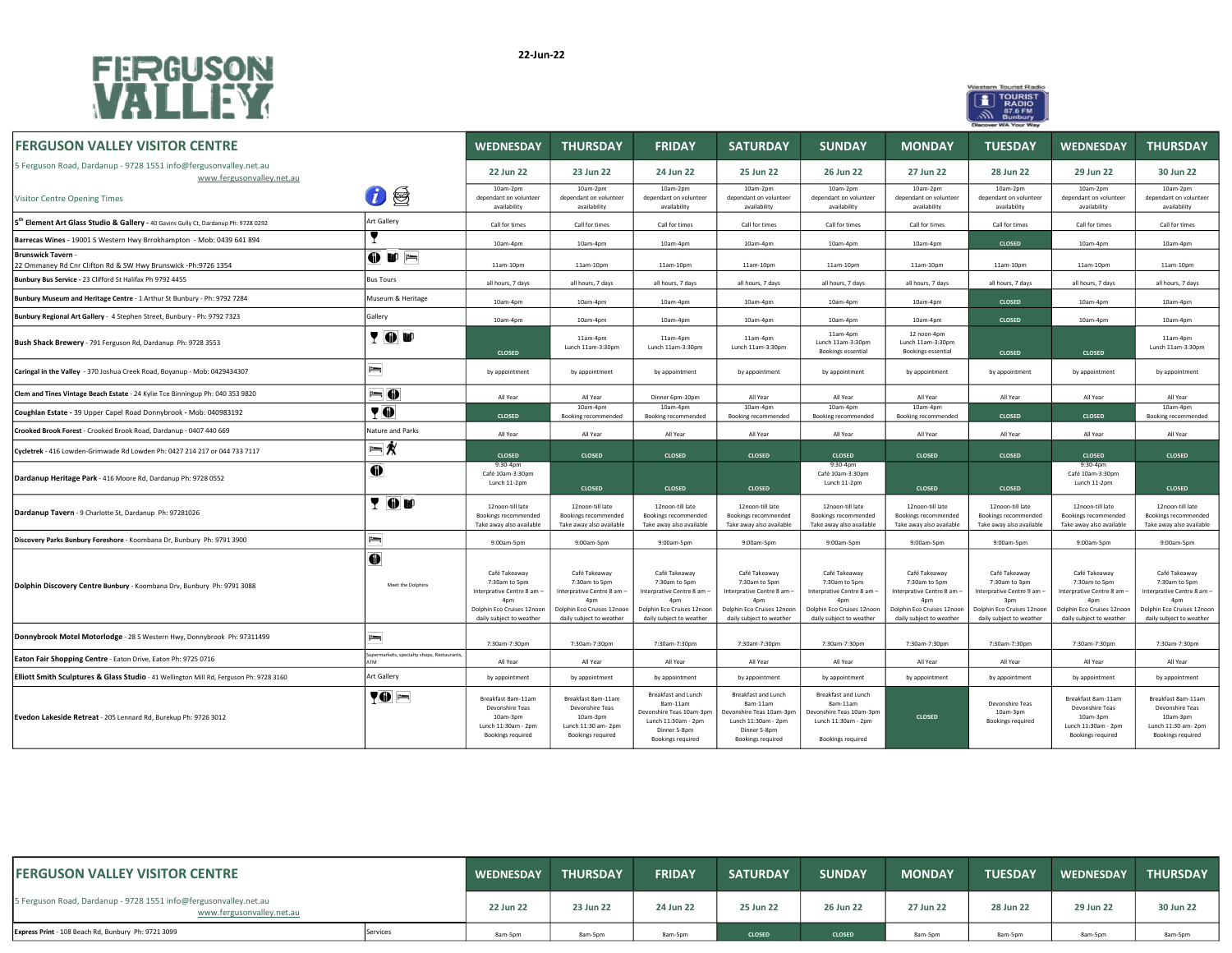| Ferguson Falls Wines Café - 172 Pile Rd, Ferguson Ph: 9728 1616                                       | YO                                 | <b>CLOSED</b>    | CLOSED                                | 10am-4pm<br>Bookings recommended      | 10am-4pm<br>Bookings recommended      | 10am-4pm<br>Bookings recommended             | <b>CLOSED</b>    | <b>CLOSED</b>    | <b>CLOSED</b>    | CLOSED                              |
|-------------------------------------------------------------------------------------------------------|------------------------------------|------------------|---------------------------------------|---------------------------------------|---------------------------------------|----------------------------------------------|------------------|------------------|------------------|-------------------------------------|
| Ferguson Farmstay - 930 Henty Rd, Henty Ph: 9728 1392                                                 | $=$                                | Accom all year   | Accom all year                        | Accom all year                        | Accom all year                        | Accom all year                               | Accom all year   | Accom all year   | Accom all year   | Accom all year                      |
| Ferguson Hart Estate - Cnr Pile Rd & Gardincourt Drv, Henty Mob: 0407007247 or 0417930622             | $=$                                | By Appointment   | By Appointment                        | By Appointment                        | By Appointment                        | By Appointment                               | By Appointment   | By Appointment   | By Appointment   | By Appointment                      |
| Ferguson Valley Pop Up Weddings - M: 0417 837 729                                                     | Weddings, Venue, Photography       | By Appointment   | By Appointment                        | By Appointment                        | By Appointment                        | By Appointment                               | By Appointmen    | By Appointment   | By Appointment   | By Appointment                      |
| Glen Mervyn Lodge - 1660 Preston-Collie Road, Mumballup Mob: 0428 395 328                             | ⊟∦₩                                | All Year         | All Year                              | All Year                              | All Year                              | All Year                                     | All Year         | All Year         | All Year         | All Year                            |
| Green Door Wines - 1090 Henty Rd, Henty Mob: 0413 650 995                                             | YO                                 | <b>CLOSED</b>    | 11am-4.30pm -<br>Bookings recommended | 11am-4.30pm -<br>Bookings recommended | 11am-4.30pm -<br>Bookings recommended | 11am-4.30pm -<br><b>Bookings recommended</b> | <b>CLOSED</b>    | <b>CLOSED</b>    | <b>CLOSED</b>    | 11am-4.30pm<br>Bookings recommended |
| Hackersley Estate Wines - 1133 Ferguson Rd, Ferguson Ph: 9728 3033                                    | 70                                 | <b>CLOSED</b>    | 10am-4pm                              | 10am-4pm                              | 10am-4pm                              | 10am-4pm                                     | <b>CLOSED</b>    | <b>CLOSED</b>    | <b>CLOSED</b>    | 10am-4pm                            |
| Harris River Estate - 442 Harris River Rd, Collie Ph: 9734 4042                                       | YOF                                | 12noon - 3:30pm  | 12noon - 3:30pm                       | 12noon - 3:30pm                       | 12noon-3:30pm                         | 12noon-3:30pm                                | <b>CLOSED</b>    | <b>CLOSED</b>    | 12noon -3:30pm   | 12noon-3:30pm                       |
| Ha Ve Harvey Cheese - 11442 South Western Hwy, Wokalup Ph: 9729 3949                                  | <u>ő0</u>                          | 9.30am-5:00pm    | 9.30am-5:00pm                         | 9.30am-5:00pm                         | 9.30am-5:00pm                         | 9.30am-5:00pm                                | 9.30am-5:00pm    | 9.30am-5:00pm    | 9.30am-5:00pm    | 9.30am-5:00pm                       |
| Henty Lodge - 646 Henty Rd, Henty Ph: 9726 3960 Mob: 0408 382 975                                     | $=$                                | 8am-8pm          | 8am-8pm                               | 8am-8pm                               | 8am-8pm                               | 8am-8pm                                      | 8am-8pm          | 8am-8pm          | 8am-8pm          | 8am-8pm                             |
| Hidden Grove Retreat - 174 Chapman Rd, McAlinden Ph: 9732 2305                                        | $=$                                | 8am-6pm          | 8am-6pm                               | 8am-6pm                               | 8am-6pm                               | 8am-6pm                                      | 8am-6pm          | 8am-6pm          | 8am-6pm          | 8am-6pm                             |
| Hinterland Escapes - M: 0400 865 019                                                                  | <b>Bus Tours and Charter</b>       | All Year         | All Year                              | All Year                              | All Year                              | All Year                                     | All Year         | All Year         | All Year         | All Year                            |
| Hope Springs Farm - 51 Eastern Rise, Ferguson Valley Mob: 0418 931 031                                | $=$                                | By Appointment   | By Appointment                        | By Appointment                        | By Appointment                        | By Appointment                               | By Appointment   | By Appointment   | By Appointment   | By Appointment                      |
| Ironcloud Wines - 1078 Henty Rd, Henty M: 0401 860 891                                                |                                    | By Appointment   | By Appointment                        | By Appointment                        | By Appointment                        | By Appointment                               | By Appointment   | By Appointment   | By Appointment   | By Appointment                      |
| Hon James Hayward, MLA - Unit 2, 8 Cassowary Bend Eaton Ph: 97241181                                  | Services                           | 8:30am-4:30pm    | 8:30am-4:30pm                         | 8:30am-4:30pm                         | <b>CLOSED</b>                         | <b>CLOSED</b>                                | 8:30am-4:30pm    | 8:30am-4:30pm    | 8:30am-4:30pm    | 8:30am-4:30pm                       |
| Karrabilli Retreat - 310 Morrissey Road, Yabberup WA Mob: 0419910670                                  | Retreat                            | By Appointment   | By Appointment                        | By Appointment                        | By Appointment                        | By Appointment                               | By Appointment   | By Appointment   | By Appointment   | By Appointment                      |
| Kiosk at the Dam - Lot 56 Wellington Dam Rd, Worsley Ph: 9734 7521                                    | ஃஃ⊞∦∧                              | Camping all year | Camping all year                      | Camping all year                      | Camping all year                      | Camping all year                             | Camping all year | Camping all year | Camping all year | Camping all year                    |
|                                                                                                       | 0                                  | <b>CLOSED</b>    | <b>CLOSED</b>                         | 9am-4pm                               | 9am-4pm                               | 10am-4pm                                     | 10am-4pm         | <b>CLOSED</b>    | <b>CLOSED</b>    | <b>CLOSED</b>                       |
| MaD Cycles - 2 Bryant Close, Bunbury Ph: 9791 7878                                                    | ණ්                                 | 9am-5:30pm       | 9am-5:30pm                            | 9am-5:30pm                            | 9am-1pm                               | <b>CLOSED</b>                                | 9am-5:30pm       | 9am-5:30pm       | 9am-5:30pm       | 9am-5:30pm                          |
| Mazza Wines - 89 Trevena Road, Queenwood - M: 0417 258 888                                            |                                    | by appointment   | by appointment                        | by appointment                        | by appointment                        | by appointment                               | by appointment   | by appointment   | by appointment   | by appointment                      |
| Outback Horse Trails - 10 Graham Road, Cardiff WA M:0429476674                                        | ķΥ                                 | By appointment   | By appointment                        | By appointment                        | By appointment                        | By appointment                               | By appointment   | By appointment   | By appointment   | By appointment                      |
| Peppermint Grove Beach Holiday Park - 48 Peppermint Grove Road, Peppermint Grove Beach Ph: 0439737791 | $\blacksquare \wedge \blacksquare$ | <b>CLOSED</b>    | 12pm-6pm                              | 12pm-6pm                              | 8:30am-6pm                            | 8:30am-1pm                                   | 9am-3pm          | <b>CLOSED</b>    | <b>CLOSED</b>    | 12pm-6pm                            |
| Peppermint Lane Lodge - 351 Wellington Mill Rd, Wellington Mills Ph: 0447 266 885                     | $=$                                | All Year         | All Year                              | All Year                              | All Year                              | All Year                                     | All Year         | All Year         | All Year         | All Year                            |
| Picnic Cheer - Myalup WA M:0423764027                                                                 | Services/Unique<br>xperienc        | By appointment   | By appointment                        | By appointment                        | By appointment                        | By appointment                               | By appointmen    | By appointment   | By appointment   | By appointment                      |
| Preston Valley Store - 1409 Donnybrook-Boyup Brook Road, Lowden Ph: 97321428                          | <sup>1</sup>                       | 7am-6pm          | 7am-6pm                               | 7am-7pm                               | 8am-7pm                               | 8am-6pm                                      | 7am-6pm          | 7am-6pm          | 7am-6pm          | 7am-6pm                             |

| <b>IFERGUSON VALLEY VISITOR CENTRE</b>                                                        |                     | <b>WEDNESDAY</b> | <b>THURSDAY</b> | <b>FRIDAY</b>  | <b>SATURDAY</b> | <b>SUNDAY</b>  | <b>MONDAY</b>  | <b>TUESDAY</b> | <b>WEDNESDAY</b> | <b>THURSDAY</b> |
|-----------------------------------------------------------------------------------------------|---------------------|------------------|-----------------|----------------|-----------------|----------------|----------------|----------------|------------------|-----------------|
| 5 Ferguson Road, Dardanup - 9728 1551 info@fergusonvalley.net.au<br>www.fergusonvalley.net.au |                     | 22 Jun 22        | 23 Jun 22       | 24 Jun 22      | 25 Jun 22       | 26 Jun 22      | 27 Jun 22      | 28 Jun 22      | 29 Jun 22        | 30 Jun 22       |
| Retreats at Skating Goose Farm - Gerde View, Lowden Mob: 0409646178                           |                     | by appointment   | by appointment  | by appointment | by appointment  | by appointment | by appointment | by appointment | by appointment   | by appointment  |
| Riverside Cabin Park - 5 Pratt Rd, Eaton Ph: 9725 1234                                        | FŖ                  | 8am-6pm          | 8am-6pm         | 8am-6pm        | 8am-6pm         | 8am-6pm        | 8am-6pm        | 8am-6pm        | 8am-6pm          | 8am-6pm         |
| Royal Gala Tours - 21003 South Western Highway, Mullalyup - Ph: 1300233556                    | Charters & Tours    | 8:30am-5pm       | 8:30am-5pm      | 8:30am-5pm     | By Appointment  | By Appointment | 8:30am-5pm     | 8:30am-5pm     | 8:30am-5pm       | 8:30am-5pm      |
| Seasons of Life - Jane Field - M: 0417 837 729                                                | Celebrant           | All Year         | All Year        | All Year       | All Year        | All Year       | All Year       | All Year       | All Year         | All Year        |
| South West Tourist Services - M: 0402 091 117                                                 | Wine & Scenic Tours | 9am-5pm          | 9am-5pm         | 9am-5pm        | 9am-5pm         | 9am-5pm        | 9am-5pm        | 9am-5pm        | 9am-5pm          | 9am-5pm         |